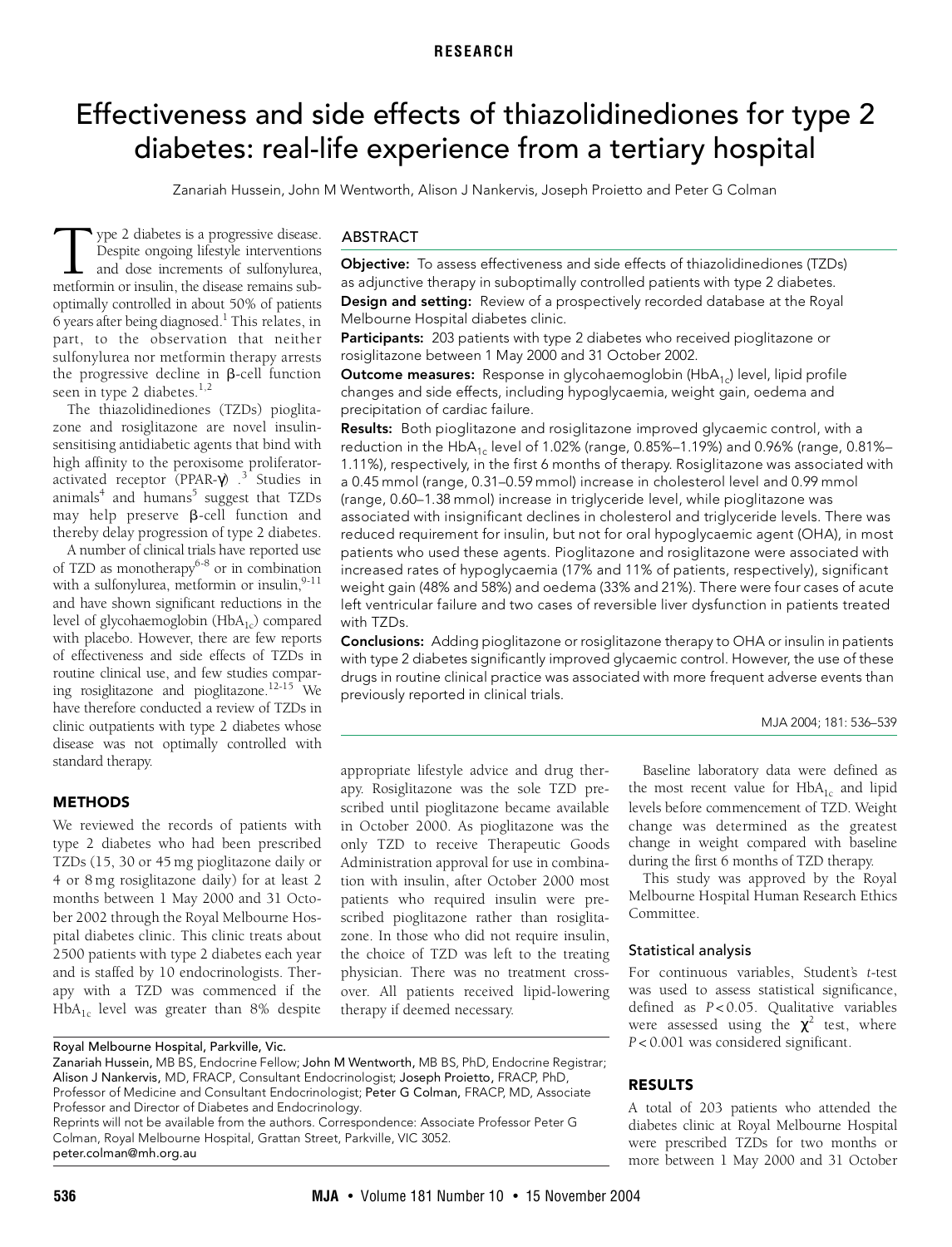2002 ([Box 1](#page-1-0)). Before treatment there were no significant differences in age, sex, weight,  $HbA<sub>1c</sub>$  level or lipid profiles between the patients treated with pioglitazone or rosiglitazone. The mean duration of diabetes was significantly longer in the pioglitazone group than the rosiglitazone group. Half the patients in each group (50%) were receiving hypolipidaemic agents.

# Glycaemic control

Both pioglitazone and rosiglitazone were associated with a significant reduction in  $HbA_{1c}$  level of around 1% at 6 months ([Box](#page-1-1) [2a](#page-1-1)). Baseline diabetes treatment did not significantly influence the effect of TZD on  $HbA_{1c}$  level.

In a smaller population of patients for whom  $HbA_{1c}$  level was recorded at baseline, 6 and 12 months, a similar 1% reduction was seen and sustained [\(Box 2b](#page-1-1)).

# Effects on insulin and oral hypoglycaemic agent therapy

At baseline, insulin was prescribed to 83 patients in the pioglitazone group and 47 in the rosiglitazone group (*P*<0.001). Seventysix (59%) of these 130 patients had a reduction in their insulin dose 6 months after starting TZD therapy — four (3%) ceased insulin treatment, in 17 (13%) the insulin dose was reduced by more than 50%, in 28 (22%) it was reduced by 25%–50%, and in 27 (21%) it was reduced by up to 25%. However, 30 patients (23%) did not change insulin dose and 24 (18%) required an increase in dose after 6 months of TZD treatment.

There was little effect of TZD on oral hypoglycaemic agent (OHA) use. Of 165 patients treated with OHA or OHA and insu-

# <span id="page-1-0"></span>**1 Patient characteristics at baseline**

| Characteristic                                 | Pioglitazone   | Rosiglitazone | Total        | $P^*$ |  |  |  |
|------------------------------------------------|----------------|---------------|--------------|-------|--|--|--|
| Number of patients                             | 107            | 96            | 203          |       |  |  |  |
| Age (years)                                    |                |               |              |       |  |  |  |
| Mean (SD)                                      | 64.4 (10.7)    | 64.6 (10.3)   | 64.5 (10.5)  | 0.84  |  |  |  |
| Range                                          | $36 - 86$      | $41 - 82$     | $36 - 86$    |       |  |  |  |
| Sex (ratio, female: male)                      | 56:51          | 53:43         | 109:94       |       |  |  |  |
| Duration of diabetes mellitus (years)          |                |               |              |       |  |  |  |
| Mean (SD)                                      | 17.0(7.6)      | 14.5 (17.3)   | 15.8(7.6)    | 0.02  |  |  |  |
| Range                                          | $3 - 36$       | $4 - 33$      | $3 - 36$     |       |  |  |  |
| Baseline weight (kg)                           |                |               |              |       |  |  |  |
| Mean (SD)                                      | 84.3 (14.1)    | 82.3 (17.9)   | 83.4 (16.0)  | 0.38  |  |  |  |
| Range                                          | 59.5-125.9     | 54.0-155.0    | 54.0-155.0   |       |  |  |  |
| Baseline HbA <sub>1c</sub> level (%)           |                |               |              |       |  |  |  |
| Mean (SD)                                      | 9.5(1.6)       | 9.6(1.5)      | 9.6(1.6)     | 0.48  |  |  |  |
| Range                                          | $6.2 - 15.0$   | $6.3 - 15.3$  | $6.2 - 15.3$ |       |  |  |  |
| Prior treatment (No. of patients [% of total]) |                |               |              |       |  |  |  |
| Oral hypoglycaemic agent                       | 24 (22%)       | 49 (51%)      | 73 (36%)     |       |  |  |  |
| Monotherapy                                    | 3              | 10            | 13           |       |  |  |  |
| Double-agent therapy                           | 14             | 29            | 43           |       |  |  |  |
| Triple-agent therapy                           | $\overline{7}$ | 10            | 17           |       |  |  |  |
| Insulin monotherapy                            | 19 (18%)       | 19 (20%)      | 38 (19%)     |       |  |  |  |
| Combination therapy <sup>†</sup>               | 64 (60%)       | 28 (29%)      | 92 (45%)     |       |  |  |  |
| Baseline insulin requirement                   |                |               |              |       |  |  |  |
| Mean units/day (SD)                            | 78 (48)        | 76 (37)       | 77 (44)      |       |  |  |  |
| Range (units/day)                              | $8 - 216$      | 14-150        | $8 - 216$    |       |  |  |  |
| Mean units/kg/day (SD)                         | 0.91(0.54)     | 0.90(0.49)    | 0.90(0.49)   | 0.70  |  |  |  |
| Mean (SD) baseline lipid level (mmol/L)        |                |               |              |       |  |  |  |
| Total cholesterol                              | 4.95(1.13)     | 4.99 (0.76)   | 4.96 (0.98)  | 0.83  |  |  |  |
| Triglycerides                                  | 2.72(2.98)     | 2.65(2.14)    | 2.69(2.65)   | 0.88  |  |  |  |

\* Pioglitazone versus rosiglitazone. † Oral hypoglycaemic agent plus insulin.  $SD =$  standard deviation.  $HbA_{1c} =$  glycohaemoglobin.

<span id="page-1-1"></span>

Data are shown as mean values and standard errors of the mean. \* Significantly different from baseline values, calculated by the paired t test.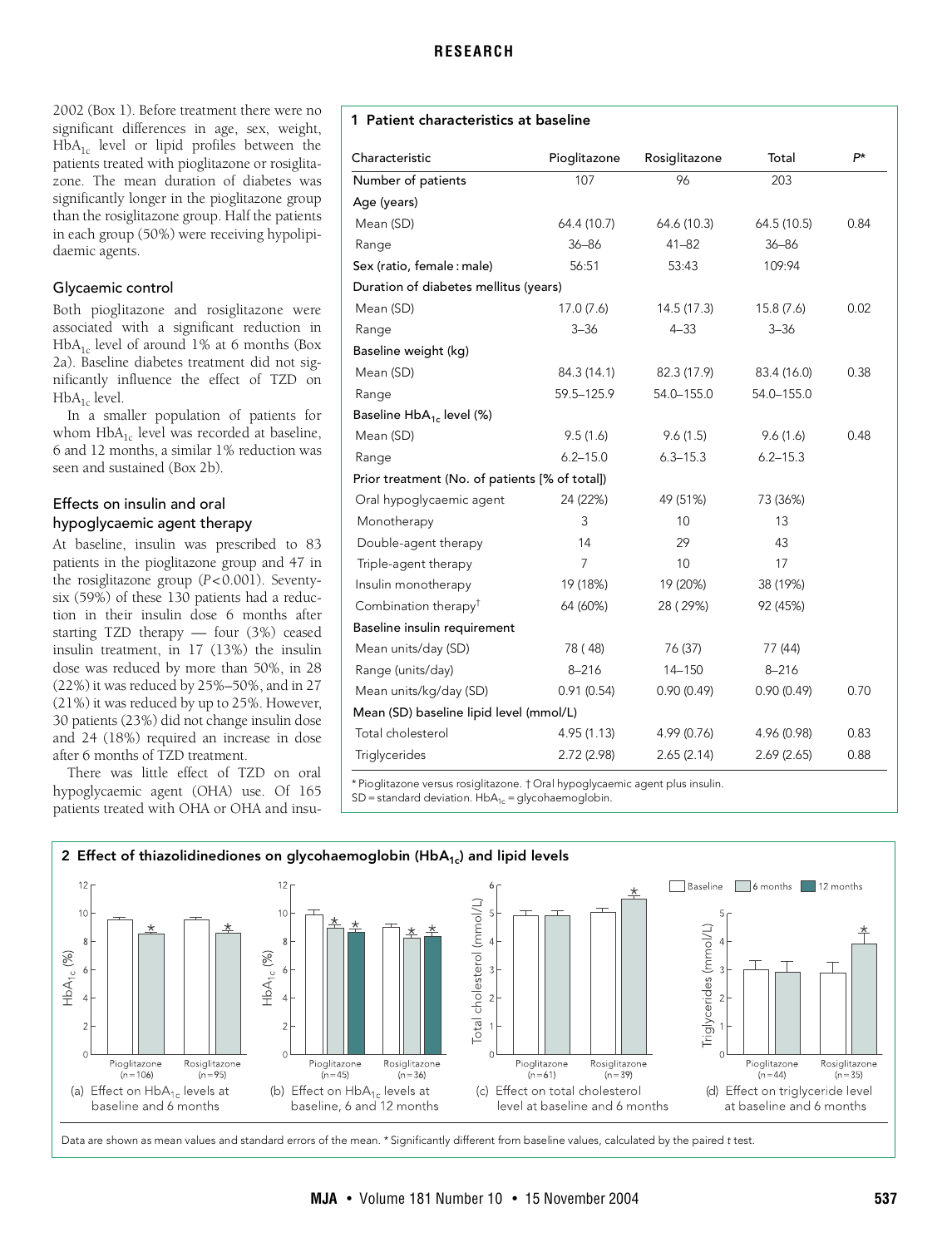<span id="page-2-0"></span>

| 3 Effect of thiazolidinediones on weight gain at 6 months |             |          |                                                                   |        |  |  |  |
|-----------------------------------------------------------|-------------|----------|-------------------------------------------------------------------|--------|--|--|--|
|                                                           | Weight gain |          |                                                                   |        |  |  |  |
|                                                           |             |          | Nil (≤ 2kg) Mild (2.1–5 kg) Moderate (5.1–10 kg) Severe (> 10 kg) |        |  |  |  |
| Combined $(n = 192)$                                      | 96 (50%)    | 61 (32%) | 32 (16%)                                                          | 3(2%)  |  |  |  |
| Thiazolidinediones                                        |             |          |                                                                   |        |  |  |  |
| Pioglitazone ( $n = 103$ )                                | 54 (52%)    | 32 (31%) | 15 (15%)                                                          | 2(2%)  |  |  |  |
| Rosiglitazone ( $n = 89$ )                                | 42 (47%)    | 29 (33%) | 17 (19%)                                                          | 1 (1%) |  |  |  |

<span id="page-2-1"></span>4 **Correlation between weight change at 6 months and baseline weight for 189 patients being treated with thiazolidinediones**



lin at baseline, in 26 the OHA dose had decreased, in 132 it had not changed and in seven it had increased at 6 months.

These effects of TZD on insulin and OHA therapy were not significantly different between the pioglitazone or rosiglitazone groups.

### Lipids

In patients for whom data were available, statistically significant increases in total cholesterol and triglyceride levels were associated with rosiglitazone, but not pioglitazone, treatment ([Box 2c](#page-1-1) and 2d).

### Hypoglycaemia

Increased frequency of hypoglycaemia was noted in 18 patients in the pioglitazone group (17%) and 11 in the rosiglitazone group (11%); this difference was not significant. All episodes were mild (requiring self-administration of oral glucose) or moderate (requiring assistance to administer oral glucose). Hypoglycaemic episodes occurred in 29 patients prescribed insulin and two receiving sulfonylurea in combination with TZD.

# Weight

Repeat weight measurements during the first 6 months of TZD treatment were available for 192 patients. Just over half of these experienced weight gain of more than 2 kg [\(Box 3\)](#page-2-0). The mean gain was 2.3 kg (range, –5.0 to 19 kg) in the pioglitazone group and 2.9 kg (range, –5.0 to 11.5 kg) in the rosiglitazone group  $(P=0.95)$ . Baseline treatment for diabetes (OHA v insulin v OHA + insulin) did not correlate with degree of weight gain. However, there was significant correlation between baseline weight and weight gain at six months [\(Box 3\)](#page-2-1).

### Oedema and congestive cardiac failure

Peripheral oedema was noted in 33% of the pioglitazone group and 21% of the rosiglitazone group (difference not significant). It was severe enough to prompt withdrawal of TZD in 7% and 4%, respectively (difference not significant). The presence of peripheral oedema was not dose related.

Pulmonary oedema was noted in five patients (two taking pioglitazone and three taking rosiglitazone). Four of these had preexisting congestive cardiac failure treated with diuretics. Pulmonary oedema prompted withdrawal of treatment in three of these patients.

#### Liver function tests

One patient treated with pioglitazone had asymptomatic elevation of liver enzyme levels 3 months from baseline, with alanine transaminase (ALT) at 162 U/L (normal, <35 U/L) and alkaline phosphatase (ALP) at 178 U/L (normal, 25–100U/L). Ultrasound showed multiple gallstones and a normal liver. The liver enzyme levels returned to normal within a week of ceasing pioglitazone therapy.

One patient treated with rosiglitazone also had asymptomatic ALT elevation (385 U/L) of undetermined cause. This resolved at 12 months despite continuation of rosiglitazone.

# Cessation of treatment

TZD treatment was withdrawn within 12 months in about 20% of the patients in the study (20 of 107 patients taking pioglitazone and 21 of 96 patients taking rosiglitazone). The reasons for ceasing treatment in these 41 patients were non-response (15), peripheral oedema (12), weight gain (5), pulmonary oedema (3), liver dysfunction (1), asymptomatic hyponatraemia (1) and abdominal pain (1). The reason for cessation was unclear in two patients. One patient treated with rosiglitazone died from lower-limb sepsis disease during the study period. Her clinical course was complicated by ischaemic heart disease and dialysis-dependent renal failure.

# **DISCUSSION**

We report the effects of TZD therapy in routine Australian clinical practice. We acknowledge that the study's retrospective, non-randomised design is a limitation.

Our study population, whose average  $HbA_{1c}$  level was clearly elevated at 9.6%, was representative of the Australian population of people with type 2 diabetes for whom TZD therapy might be considered. While our prescribing patterns did not follow current Pharmaceutical Benefits Scheme (PBS) authority guidelines (eg, rosiglitazone was combined with insulin; TZD was used with more than one other OHA), we believe most of our patients would have met the criteria for the authority guidelines, which were developed after we started to prescribe TZDs.

Consistent with other studies. $6-11,14,16,17$  $6-11,14,16,17$  $6-11,14,16,17$  $6-11,14,16,17$  $6-11,14,16,17$  $6-11,14,16,17$ we have shown TZD treatment is associated